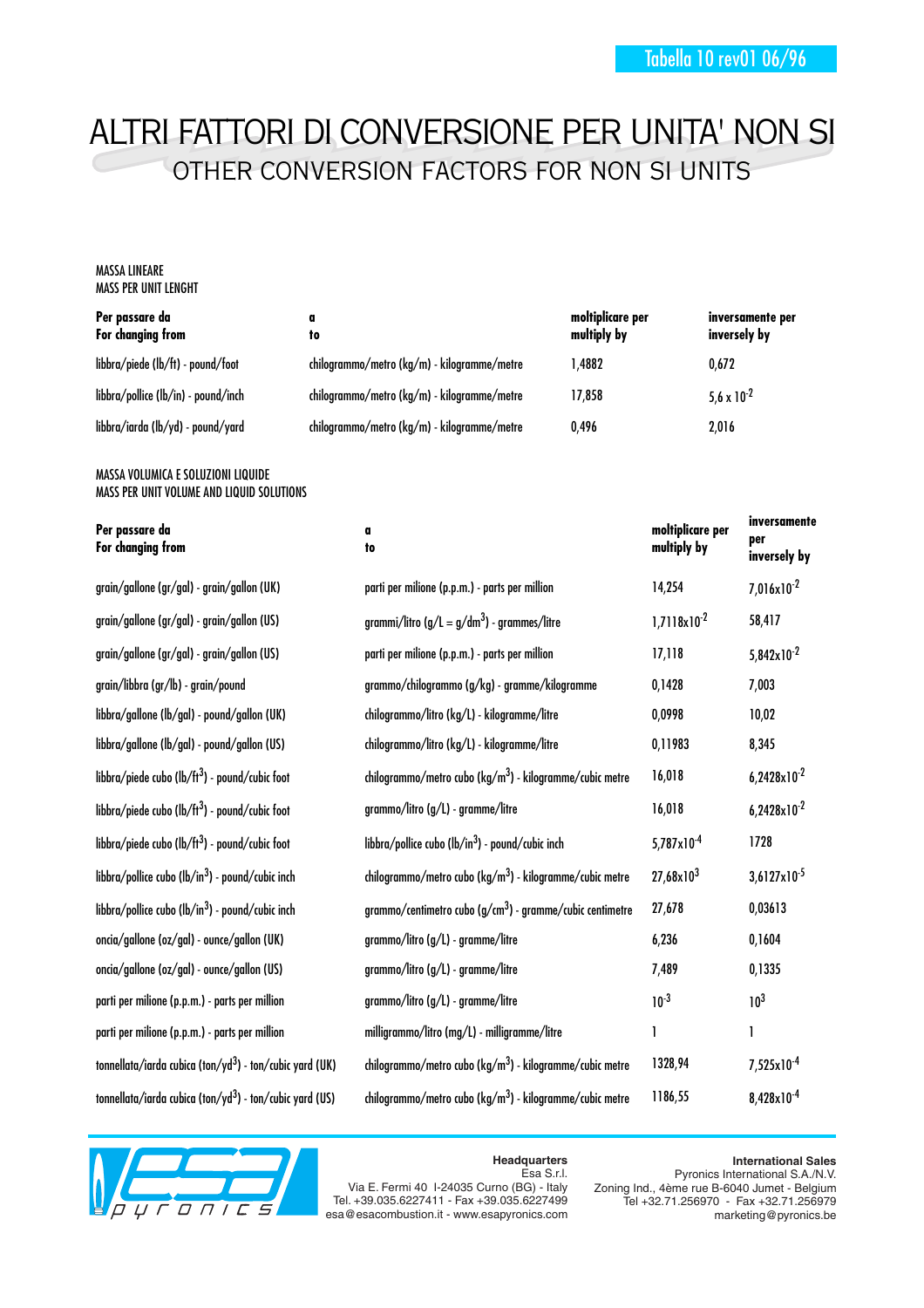## Tabella 10 rev01 06/96

#### FORZA FORCE

| Per passare da<br>For changing from      | a<br>to                       | moltiplicare per<br>multiply by | inversamente per<br>inversely by |
|------------------------------------------|-------------------------------|---------------------------------|----------------------------------|
| chilopound (kp) - kilopound              | newton (N)                    | 9,807                           | 3,597                            |
| kip                                      | chilonewton (kN) - kilonewton | 4.4482                          | 0,2248                           |
| oncia forza (oz $_f$ ) - ounce force     | newton                        | 0,278                           | 3,597                            |
| poundal                                  | newton (N)                    | 0,1383                          | 7,234                            |
| tonnellata forza (tonf) - ton force (UK) | chilonewton (kN) - kilonewton | 9.964                           | 0,1004                           |
| tonnellata forza (tonf) - ton force (US) | chilonewton (kN) - kilonewton | 8,896                           | 0,1124                           |

### FORZA PER UNITÀ DI LUNGHEZZA E MOMENTO FORCE PER UNIT LENGHT AND MOMENT

| Per passare da    |
|-------------------|
| For changing from |

| libbra <sub>f</sub> /piede (lb <sub>f</sub> /ft) - pound <sub>f</sub> /foot            |
|----------------------------------------------------------------------------------------|
| libbra <sub>f</sub> · piede (lb <sub>f</sub> · ft) - pound <sub>f</sub> · foot         |
| libbra <sub>f</sub> /pollice (lb <sub>f</sub> /foot) - pound <sub>f</sub> /inch        |
| libbra <sub>f</sub> · pollice (lb <sub>f</sub> · ft) - pound <sub>f</sub> · inch       |
| $tonnellata_f/piede (ton_f/ft) - ton_f/foot (UK)$                                      |
| tonnellata <sub>f</sub> · piede (ton <sub>f</sub> · ft) - ton <sub>f</sub> · foot (UK) |
| tonnellata <sub>f</sub> /piede (ton <sub>f</sub> /ft) - ton <sub>f</sub> /foot (US)    |
| tonnellata <sub>f</sub> · piede (ton <sub>f</sub> · ft) - ton <sub>f</sub> · foot (US) |
| tonnellata <sub>f</sub> /iarda (ton <sub>f</sub> /yd) - ton <sub>f</sub> /yard (UK)    |
| tonnellata <sub>f</sub> · iarda (ton <sub>f</sub> · yd) - ton <sub>f</sub> · yard (UK  |
| tonnellata <sub>f</sub> /iarda (ton <sub>f</sub> /yd) - ton <sub>f</sub> /yard (US)    |
| tonnellata <sub>f</sub> · iarda (ton <sub>f</sub> · yd) - ton <sub>f</sub> · yard (US  |
|                                                                                        |

| TO                            | <b>MAILIBIA</b> DY | inversely by |
|-------------------------------|--------------------|--------------|
| newton (N)                    | 9,807              | 3,597        |
| chilonewton (kN) - kilonewton | 4.4482             | 0,2248       |
| newton                        | 0,278              | 3,597        |
| newton (N)                    | 0,1383             | 7,234        |
| chilonewton (kN) - kilonewton | 9,964              | 0,1004       |
| chilonewton (kN) - kilonewton | 8,896              | 0,1124       |
|                               |                    |              |
|                               |                    |              |
|                               |                    |              |

|                                    | a<br>to                                                                   | moltiplicare per<br>multiply by | inversamente per<br>inversely by |
|------------------------------------|---------------------------------------------------------------------------|---------------------------------|----------------------------------|
| /foot                              | $newton/metro(N/m)$ - newton/metre                                        | 14,594                          | $6,852\times10^{-2}$             |
| t <sub>f</sub> · foot              | newton $\cdot$ metro (N $\cdot$ m) - newton $\cdot$ metre                 | 1,356                           | 0,7376                           |
| nd <sub>t</sub> /inch              | $newton/metro(N/m)$ - newton/metre                                        | 175,127                         | $5,71\times10^{-3}$              |
| ıd <sub>f</sub> • inch             | newton $\cdot$ metro (N $\cdot$ m) - newton $\cdot$ metre                 | 0,113                           | 8,850                            |
| on <sub>f</sub> /foot (UK)         | chilonewton/metro (kN/m) - kilonewton/metre                               | 32,690                          | $3,059x10^{-2}$                  |
| ton <sub>f</sub> · foot (UK)       | chilonewton · metro (kN · m) - kilonewton · metre                         | 3,037                           | 0,3293                           |
| on <sub>f</sub> /foot (US)         | chilonewton/metro (kN/m) - kilonewton/metre                               | 29,188                          | $3,426 \times 10^{-2}$           |
| ton <sub>f</sub> · foot (US)       | chilonewton · metro (kN · m) - kilonewton · metre                         | 2,712                           | 0,3687                           |
| on <sub>f</sub> /yard (UK)         | chilonewton/metro (kN/m) - kilonewton/metre                               | 10,897                          | 0,0918                           |
| ton <sub>f</sub> $\cdot$ yard (UK) | chilonewton $\cdot$ metro (kN $\cdot$ m) $\cdot$ kilonewton $\cdot$ metre | 9,111                           | 0,1098                           |
| on <sub>f</sub> /yard (US)         | chilonewton/metro (kN/m) - kilonewton/metre                               | 9,730                           | 0,1028                           |
| ton <sub>f</sub> $\cdot$ yard (US) | chilonewton · metro (kN · m) - kilonewton · metre                         | 8,135                           | 0,1229                           |

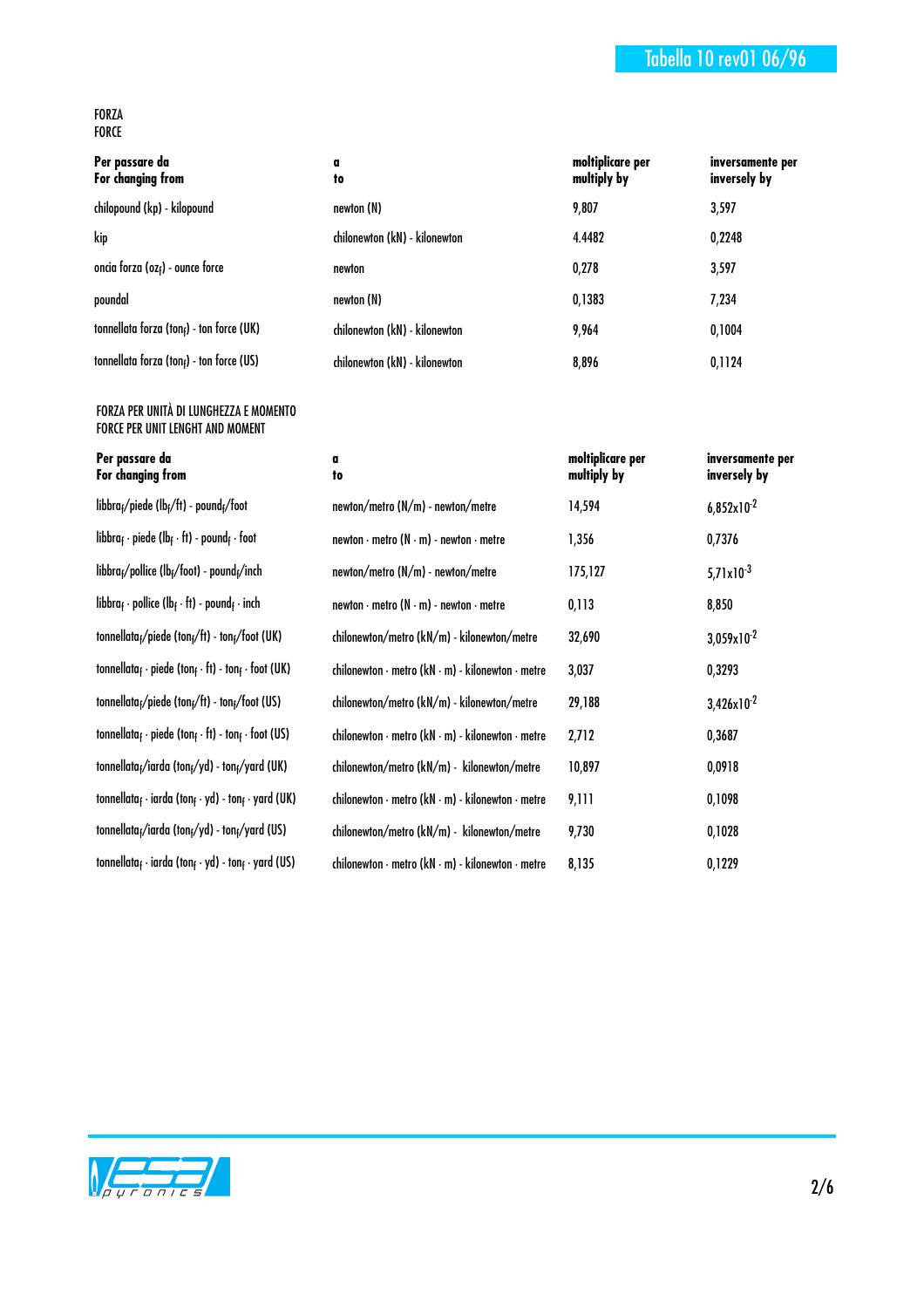#### CALORE E TRASMISSIONE DEL CALORE HEAT AND HEAT TRANSFER

| Per passare da<br>For changing from                                                                                             | a<br>to                                                                             | moltiplicare per<br>multiply by | inversamente per<br>inversely by |
|---------------------------------------------------------------------------------------------------------------------------------|-------------------------------------------------------------------------------------|---------------------------------|----------------------------------|
| Btu / libbra (Btu/lb) - Btu / pound                                                                                             | chilojoule / chilogrammo (kJ/kg)<br>kilojoule / kilogramme                          | 2,326                           | 0,430                            |
| Btu / piede cubo (Btu/ft <sup>3</sup> ) - Btu / cubic foot                                                                      | chilojoule / metro cubo ( $kJ/m3$ )<br>kilojoule / cubic metre                      | 37,259                          | $2,684 \times 10^{-2}$           |
| Btu / piede cubo · grado F (Btu/ft <sup>3</sup> · F)<br>Btu / cubic foot · degree F                                             | chilojoule / metro cubo · grado C (kJ/m3 · C)<br>kilojoule / cubic metre · degree C | 67,066                          | $1,491x10^{-2}$                  |
| Btu / piede quadro · minuto (Btu/ft <sup>2</sup> · min)<br>Btu / square foot $\cdot$ minute                                     | watt / centimetro quadro (W/cm <sup>2</sup> )<br>watt / square centimetre           | 0,0189                          | 52,910                           |
| Btu / piede quadro $\cdot$ ora (Btu/ft <sup>2</sup> $\cdot$ h)<br>Btu / square foot $\cdot$ hour                                | watt / metro quadro (W/m <sup>2</sup> )<br>watt / square metre                      | 3,155                           | 0,317                            |
| Btu · pollice/piede quadro · ora · F (Btu · in/ft <sup>2</sup> · h · F)<br>Btu · inch / square foot · hour · F                  | watt / metro · grado C (W/m · C)<br>watt / metre · degree C                         | 0,1442                          | 6,935                            |
| Btu · pollice/piede quadro · sec · F (Btu · in/ft <sup>2</sup> · s · F)<br>Btu $\cdot$ inch / square foot $\cdot$ sec $\cdot$ F | watt / metro · grado C (W/m · C)<br>watt / metre $\cdot$ degree C                   | 519,22                          | $1,926 \times 10^{-3}$           |
| caloria/centimetro · sec · grado C (cal/cm · s · C)<br>calorie/centimetre · sec · degree C                                      | watt / metro $\cdot$ grado C (W/m $\cdot$ C)<br>watt / metre · degree C             | 418,68                          | $2,388 \times 10^{-3}$           |
| therm / gallone UK (therm/gal) - therm / UK gallon                                                                              | gigajoule / metro cubo ( $\text{GJ/m}^3$ )<br>gigajoule / cubic metre               | 23,208                          | $4,309\times10^{-2}$             |
| therm / gallone US (therm/gal) - therm / US gallon                                                                              | gigajoule / metro cubo ( $GI/m3$ )<br>gigajoule / cubic metre                       | 27,872                          | $3,588 \times 10^{-2}$           |

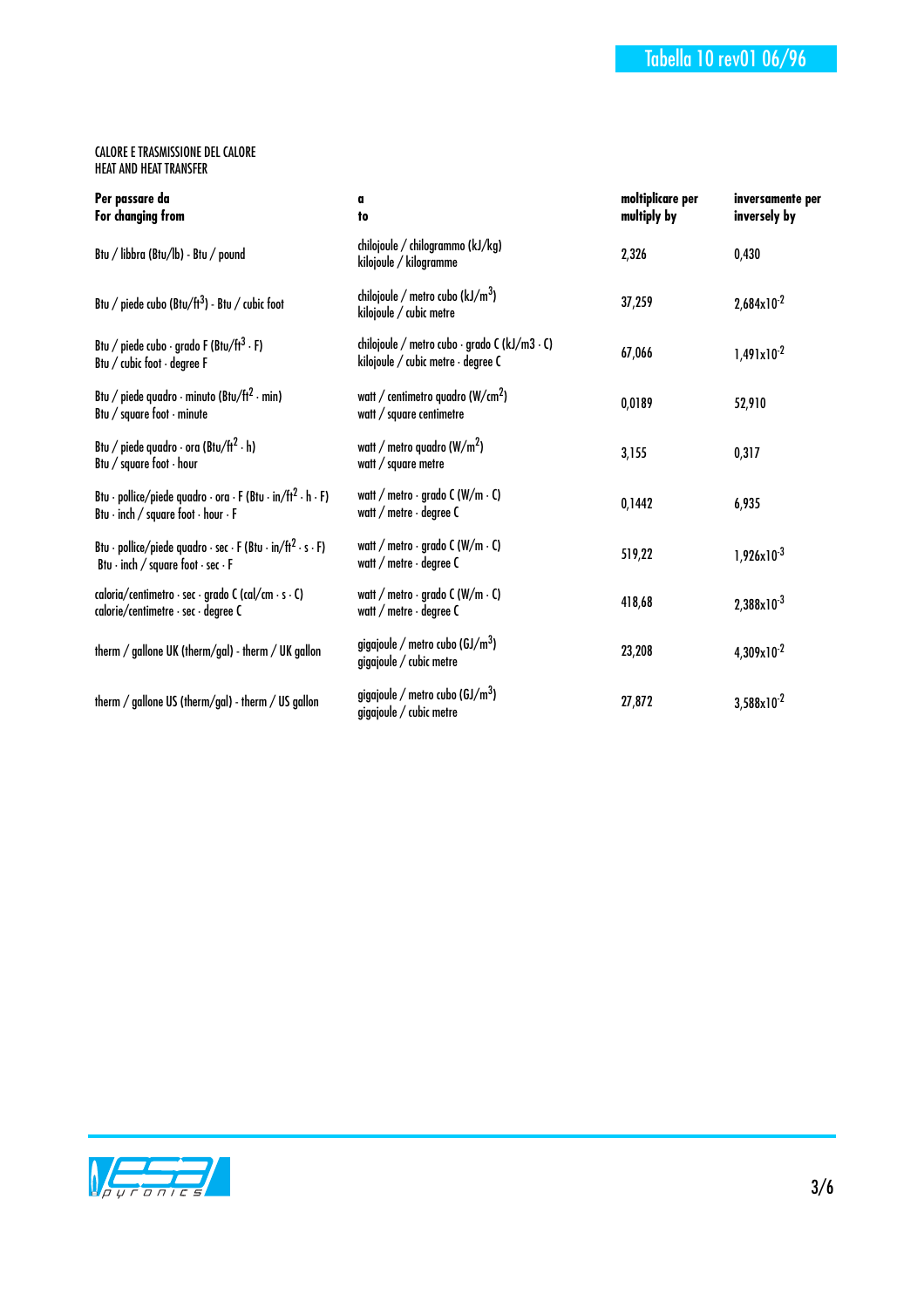#### VISCOSITÀ VISCOSITY

| Per passare da<br>For changing from                                                                                            | a<br>to                                                                        | moltiplicare per<br>multiply by | inversamente per<br>inversely by |
|--------------------------------------------------------------------------------------------------------------------------------|--------------------------------------------------------------------------------|---------------------------------|----------------------------------|
| centipoise                                                                                                                     | millipascal $\cdot$ secondo (mPa $\cdot$ s)                                    | 1                               |                                  |
| centistoke                                                                                                                     | millimetro quadro/secondo (mm <sup>2</sup> /s)<br>square millimetre/second     | 1                               |                                  |
| libbra <sub>f</sub> · ora/piede quadro (lb <sub>f</sub> · h/ft <sup>2</sup> )<br>pound <sub>f</sub> $\cdot$ hour / square foot | megapascal · secondo (MPa · s = MN · s/m <sup>2</sup> )<br>megapascal · second | 0,17237                         | 5,801                            |
| libbra <sub>f</sub> · secondo/piede quadro (lbf · sec/ft <sup>2</sup> )<br>pound <sub>f</sub> $\cdot$ second / square foot     | pascal · secondo (Pa · s = N · s/m <sup>2</sup> )<br>pascal · second           | 47,880                          | $2,088\times10^{-2}$             |
| piede quadro/ora (ft <sup>2</sup> /h)<br>square foot/hour                                                                      | millimetro quadro/secondo (mm <sup>2</sup> /s)<br>square millimetre/second     | 25,806                          | $3,875 \times 10^{-2}$           |
| piede quadro/secondo (ft <sup>2</sup> /sec)<br>square foot/second                                                              | metro quadro/secondo $(m^2/s)$<br>square metre/second                          | 0,0929                          | 10,764                           |
| poise (P)                                                                                                                      | pascal · secondo (Pa · s)<br>pascal - second                                   | 0,1                             | 10                               |
| poundal · secondo/piede quadro (poundal · sec/ft <sup>2</sup> )<br>poundal · second / square foot                              | pascal · secondo (Pa · s = $N \cdot s/m^2$ )<br>pascal · second                | 1,488                           | 0,672                            |
| stoke (St)                                                                                                                     | centimetro quadro/secondo (cm <sup>2</sup> /s)<br>square centimetre/second     |                                 |                                  |

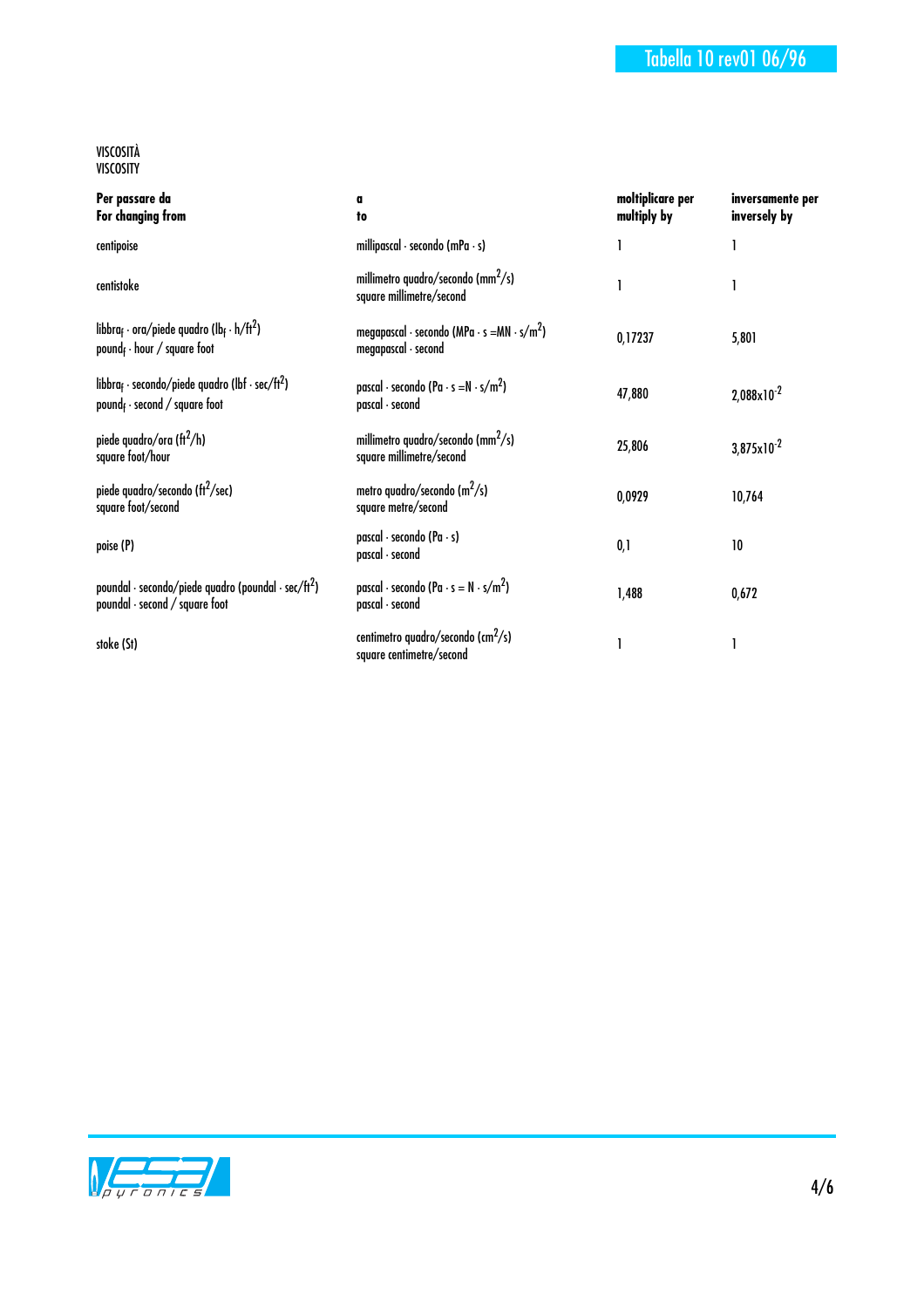#### GRANDEZZE ELETTRICHE ELECTRIC PHYSICAL QUANTITIES

| a<br>to                        | moltiplicare per<br>multiply by | inversamente<br>per<br>inversely by |
|--------------------------------|---------------------------------|-------------------------------------|
| ampére (A)                     | 10                              | $10^{-1}$                           |
| coulomb $(C = A \cdot s)$      | 10                              | $10^{-1}$                           |
| gigafarad (GF)                 | 1                               | 1                                   |
| nanohenry (nH)                 |                                 | 1                                   |
| nanoohm ( $\eta\Omega$ )       |                                 | 1                                   |
| nanovolt $(\eta V)$            | 10                              | $10^{-1}$                           |
| kilocoulomb (kC)               | 96,521                          | $1,036 \times 10^{-2}$              |
| nanotesla (ŋT)                 | 1                               | 1                                   |
| microtesla $(\mu T)$           | 10 <sup>2</sup>                 | $10^{-2}$                           |
| millicolomb/kilogramme (mC/kg) | 0,257976                        | 3,8763                              |
| picoampere (pA)                | 333,56                          | $2,998x10^{-3}$                     |
| picofarad (pF)                 | 1,1126                          | 0,8988                              |
| terahenry (TH)                 | 0,8988                          | 1,1126                              |
| teraohm (T $\Omega$ )          | 0,8988                          | 1,1126                              |
| volt (V)                       | 299,79                          | $3,336 \times 10^{-3}$              |
|                                |                                 |                                     |